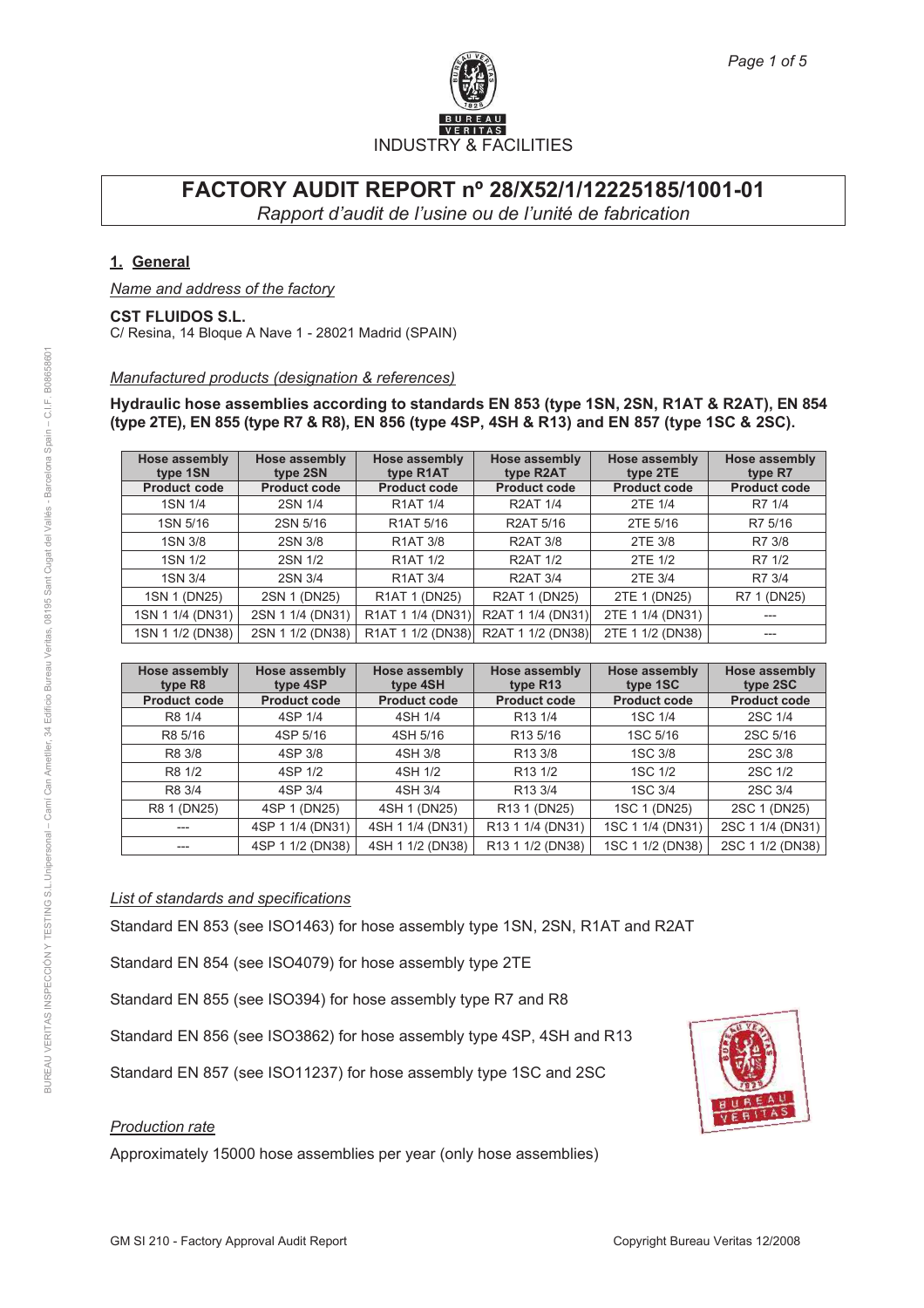

*Number of shifts*

1 shift

### *Number of workers (total number)*

6

### *Years of experience in manufacturing the above product*

45 years

### *Statutory approvals for the product*

No statutory approvals for the hose assemblies

### *Quality System Certification in force*

ISO9001:2015, LRQA certificate nr. 10413933. Scope: Assembly, repair and marketing of flexible highpressure hoses for the railway sector and industry in general. Storage and marketing of industrial hoses, accessories for the hydraulic and pneumatic industry, plates and rubber products.

## **2. Manufacturing facilities**

### *Description of each workstation*

After review of technical requirements and applicable regulations:

- 1. Material reception
- 2. Hose cutting
- 3. Hose peeling manual (if applies)
- 4. Hose, Pressable cap and fitting assembly
- 5. Visual and dimensional control
- 6. Pressure testing
- 7. Marking

# *List of the equipment of the laboratory and test benches*

1.- Pressure testing test bench HASKEL MS-110 (serial number 6170781-6)

# *List of subcontracted services*

When required by technical specifications or customer requirements:

HANSA-FLEX (manufactured flexible pressure hoses)

HINE (manufactured flexible pressure EATON/PARKER hoses and fittings)

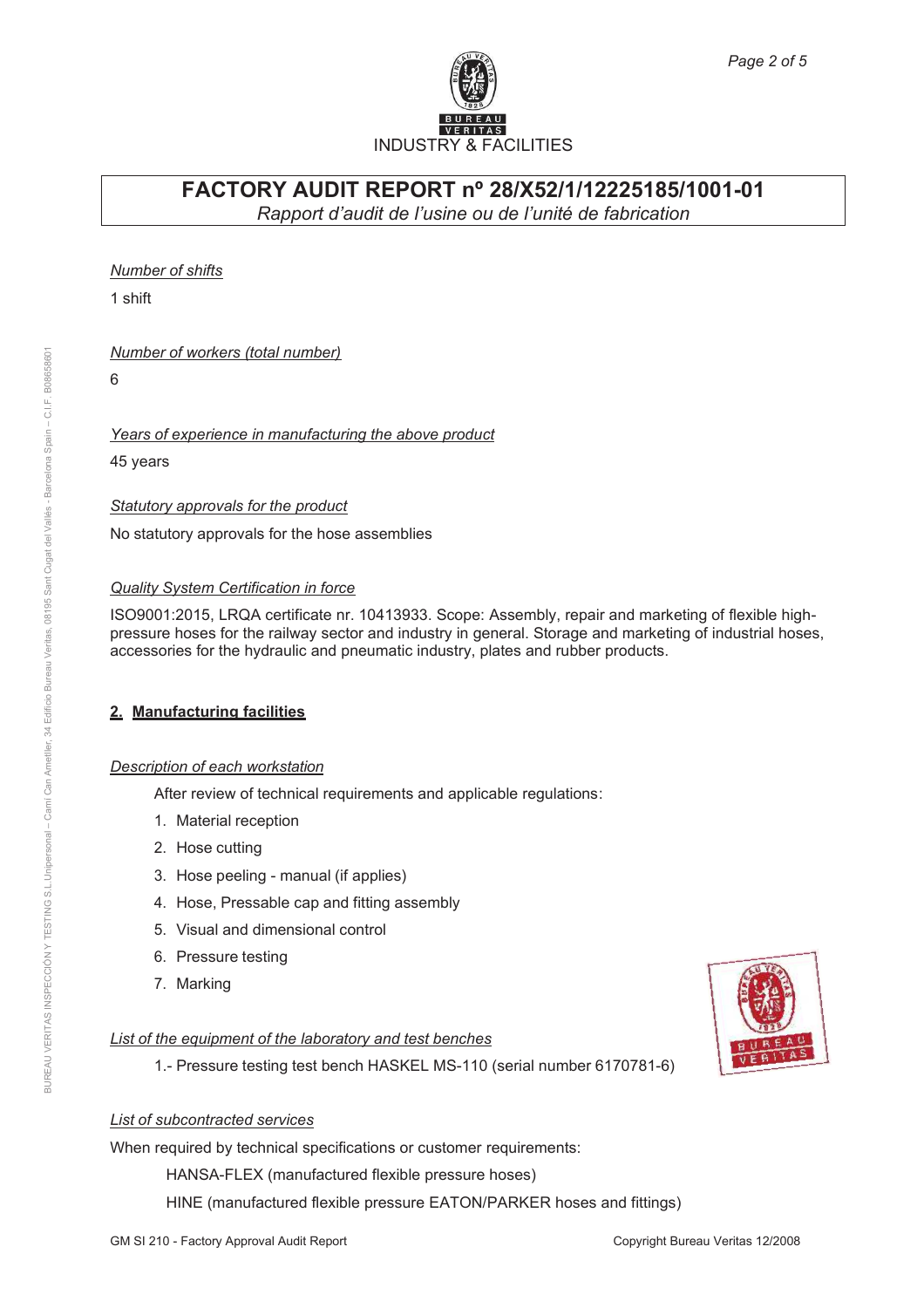

### **3. Verifications**

| <b>VERIFICATIONS</b>                                                                                                                                       | (Yes/No/NA) |
|------------------------------------------------------------------------------------------------------------------------------------------------------------|-------------|
| The quality system is certified (attach certificate)                                                                                                       | <b>Yes</b>  |
| The production planning process is updated regularly                                                                                                       | <b>NA</b>   |
| The inspection department of the manufacturer is organized as per ISO 17020                                                                                | <b>NA</b>   |
| The inspection plan incorporates the requirements of the standard and of the<br>specification                                                              | <b>Yes</b>  |
| Night shift production is under control of the Quality Control Department                                                                                  | <b>NA</b>   |
| For each workstation, the level of mechanization is sufficient to ensure<br>homogeneous production (indicate the type and the number of machines for each) | <b>Yes</b>  |

### **Hose cutting**

· *Manual cutting machine OP srl. Model: TF2, sn: 001617*

### **Hose, Pressable cap and fitting assembly**

· *Crimping machine FINN POWER P32MS, sn: 1.2-32MS-422100*

### **Dimensional control**

· *Digital caliper POWERFIX PROFI model Z22855 (*uncertainty 0,01mm*), sn: IAN107580*

#### **Marking**

· *Automatic marker TECHNIFOR PROPEN P3000/d PN, sn: P3000-05-01-05990*

#### **Pressure testing**

· *Test bench HASKEL MS-110, sn 6170781-6*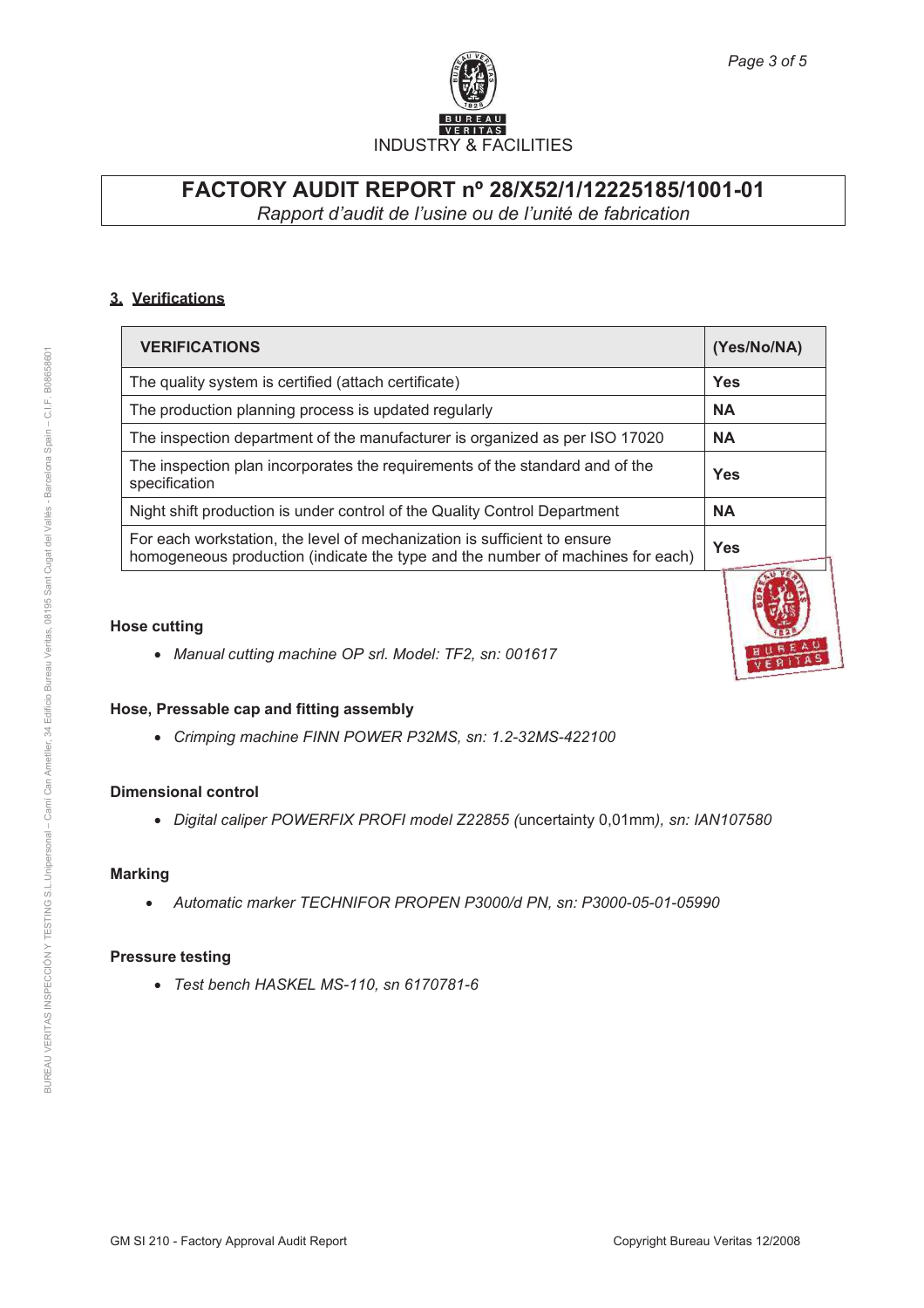

| <b>VERIFICATIONS</b>                                                                                                        | (Yes/No/NA)                |
|-----------------------------------------------------------------------------------------------------------------------------|----------------------------|
| The batch and inspection lot definitions take into account the actual production<br>equipment                               | <b>NA</b>                  |
| All special processes are qualified and recorded                                                                            | Yes                        |
| <b>Comments: Pressure test</b>                                                                                              |                            |
| Competences and compliance of subcontractors are under Quality Assurance<br>Department control                              | Yes                        |
| Assessment of the results of subcontractors activities are recorded and updated                                             | Yes                        |
| Records are legible and allow satisfactory follow-up of the operations                                                      | Yes                        |
| The measurement devices are suitable and their uncertainty is known (attach list<br>of main devices with their uncertainty) | Yes                        |
| The test benches allow unattended surveillance by the BV inspector                                                          | <b>NA</b>                  |
| The acceptability criteria for each measure specified by the standard are defined<br>and take the uncertainty into account  | Yes                        |
| The production of the series for type testing has been witnessed                                                            | Yes                        |
| Samples for the type test have been selected by the BV inspector                                                            | Yes                        |
| Testing was witnessed by the BV Auditor at the manufacturer's laboratory                                                    | Yes                        |
| Testing was witnessed by the BV Auditor at the subcontracted laboratory of :                                                | <b>NA</b>                  |
| Comments: NA                                                                                                                |                            |
| Certification of this subcontracted laboratory has been checked                                                             | <b>NA</b>                  |
| Final inspection plans are properly managed                                                                                 | <b>Yes</b><br><b>TILKI</b> |

## **4.** Conclusion

The above verifications have been performed by the undersigned Auditor to Bureau Veritas.

This report is transmitted to the manufacturer for further processing of the Factory Approval Application.